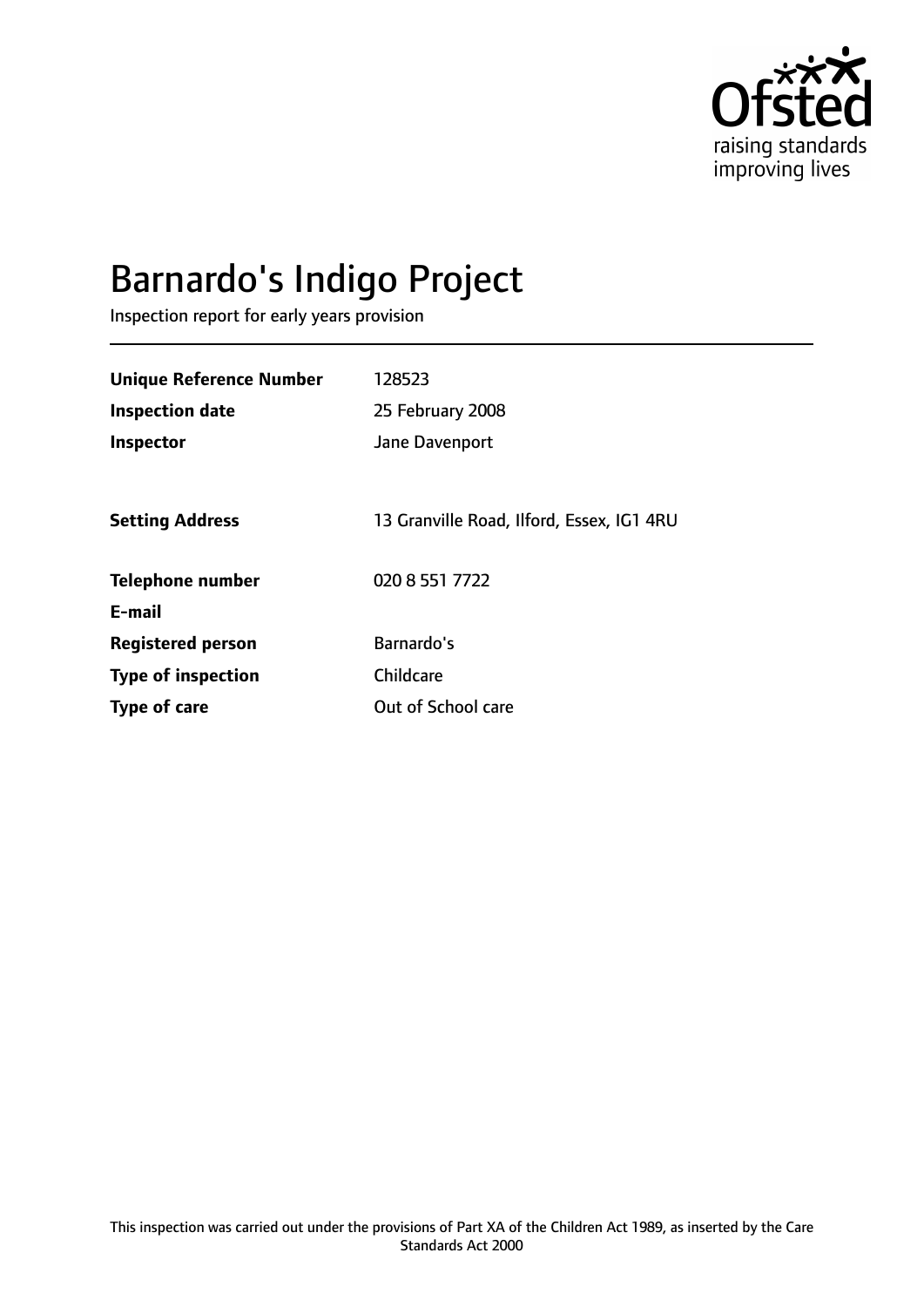#### **ABOUT THIS INSPECTION**

The purpose of this inspection is to assure government, parents and the public of the quality of childcare and, if applicable, of nursery education. The inspection was carried out under Part XA Children Act 1989 as introduced by the Care Standards Act 2000 and, where nursery education is provided, under Schedule 26 of the School Standards and Framework Act 1998.

This report details the main strengths and any areas for improvement identified during the inspection. The judgements included in the report are made in relation to the outcomes for children set out in the Children Act 2004; the National Standards for under 8s day care and childminding; and, where nursery education is provided, the *Curriculum guidance for the foundation stage.*

The report includes information on any complaints about the childcare provision which Ofsted has received since the last inspection or registration or 1 April 2004 whichever is the later.

#### **The key inspection judgements and what they mean**

*Outstanding: this aspect of the provision is of exceptionally high quality Good: this aspect of the provision is strong Satisfactory: this aspect of the provision is sound Inadequate: this aspect of the provision is not good enough*

For more information about early years inspections, please see the booklet *Are you ready for your inspection?* which is available from Ofsted's website: *www.ofsted.gov.uk.*

## **THE QUALITY AND STANDARDS OF THE CARE**

On the basis of the evidence collected on this inspection:

The quality and standards of the care are good. The registered person meets the National Standards for under 8s day care and childminding.

#### **WHAT SORT OF SETTING IS IT?**

Barnardo's Indigo Project was registered in 1994. It is run by the Barnardo's registered charitable organisation and provides after school and holiday day care provision for children who have learning difficulties and/or disabilities. It operates from a purpose built setting, which is situated in Ilford in the London borough of Redbridge.

A maximum of six children between the ages of four and eight years may attend the provision at any one time. Care is also provided for children and young people over eight years. The group currently operates each day from Monday to Saturday during term time from 15:00 to 19:00; children under eight attend the Monday and Saturday sessions. During school holidays, the group operates on Tuesday, Wednesday and Thursday from 10:00 to 16:00. All children share access to two general activity rooms, two specialist sensory rooms, a music room, an arts and crafts room and a soft play room. In addition, there is an enclosed outdoor play area, which has ramp access.

There are currently two children aged from four years to under eight years on roll. The provision employs eight staff, including two managers; five of these staff members hold appropriate childcare qualifications and two are working towards achieving a qualification.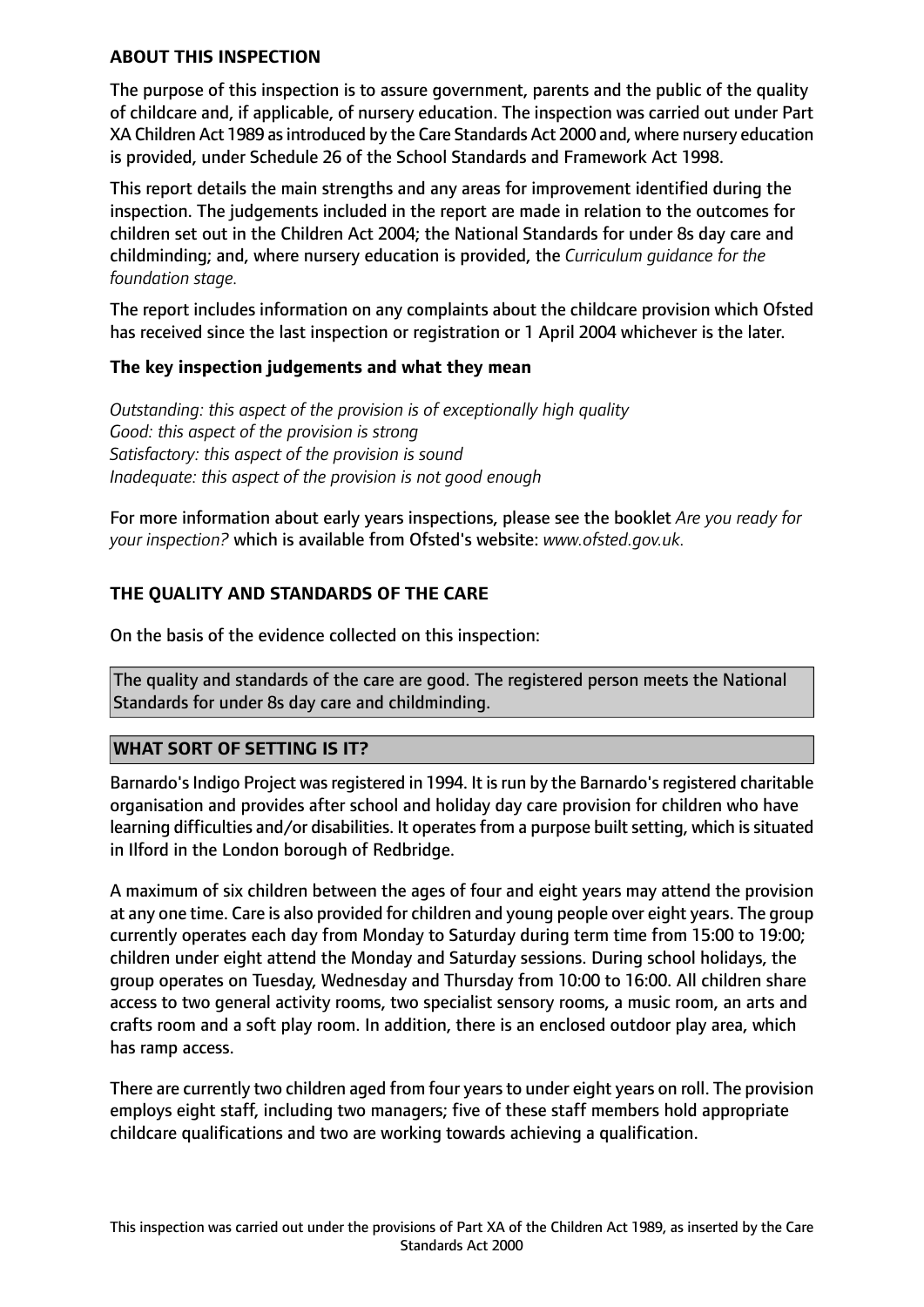#### **Helping children to be healthy**

The provision is satisfactory.

Children play in a clean environment, where they learn the importance of good personal hygiene from an early age. Staff give the children excellent support to ensure they flush the toilet and wash and dry their hands very thoroughly and well, in order to minimise the spread of germs.

Staff members have a good knowledge of first aid procedures and they all hold current first aid certificates. This means that they can give appropriate care if there is an accident. Accident and medication records are generally kept appropriately and parents give prior written consent to administer medication, which ensures children receive the correct dosage according to their needs. The accident record is completed fully and parents are informed of any accidents, however, entries are not currently countersigned by children's parents or carers and prior written consent for emergency medical treatment has not been consistently requested.

Children enjoy a healthy diet. They benefit from nutritiously and culturally balanced menus, which include pasta, fish, rice and salad. Meals provided are healthy and take into account children's individual dietary needs very effectively, for example, gluten free and Halal foodstuffs are provided and stored appropriately and there is a separate Halal oven in the kitchen. Portions of fresh fruit, raw vegetables and yoghurts encourage the children to develop healthy eating practices. Children are consulted on the types of food to be included in the menus, and they are developing a growing understanding of what foodstuffs are good for them. Mealtimes are social occasions when children and staff sit down and eat their meals together; there is a homely atmosphere and children are encouraged to make choices and to feed themselves wherever possible.

Children regularly enjoy a range of activities that contribute to their health and develop their physical skills. These include organised games and sports activities such as football in the outdoor play area or climbing and jumping in the soft play room. They demonstrate an appropriate sense of space and move confidently, supported by staff where necessary, during physical activities.

## **Protecting children from harm or neglect and helping them stay safe**

The provision is outstanding.

Children enjoy the excellent facilities in the setting, where the space is used to excellent effect, providing them with a wide variety of play experiences. The environment is homely and welcoming and staff are always available at the front door to welcome individual children as they arrive. Staff have a clear understanding of safety issues and carry out effective daily checks on the building, outdoor area and equipment. They are vigilant at recording visitors, the premises are secure and there are good systems in place to prevent children from being collected by unauthorised people.

Children use high quality equipment appropriate to their age, ability and stage of development. Those with learning difficulties and/or disabilities are safe and fully included because of the sensitive adult support and well-planned adaptations to resources and activities. Regular communication with parents contributes to children's safety.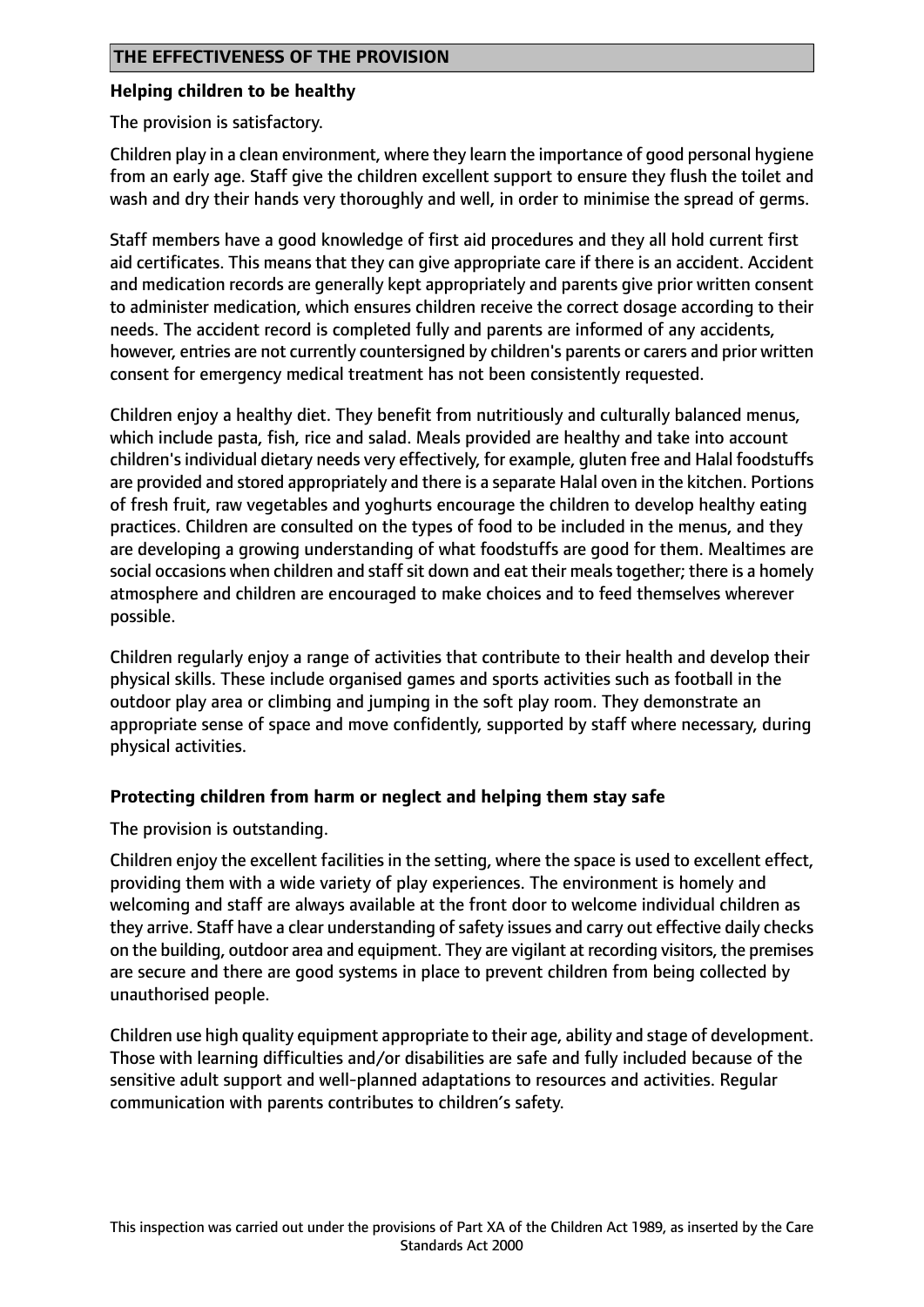Children are safeguarded effectively in emergencies and practise emergency evacuation procedures regularly; this helps children become familiar with the routine in the event of an emergency. For example, on the day of the inspection, staff and children were observed to react very calmly to the fire drill alarm and to evacuate the building in a timely manner. Children walked with staff to the fire assembly point, listened well and answered their name when the register was called; they received patient explanations from staff about the importance of knowing what to do if a fire did break out.

Children are very well protected by staff who have a clear understanding of child protection policies and procedures and who give top priority to children's welfare.

#### **Helping children achieve well and enjoy what they do**

The provision is good.

Children arrive happy and eager to participate. They enjoy their time in the setting and gain confidence through consistent routines and close relationships with the friendly, caring staff. High quality adult-child interactions and excellent staffing ratios are extremely supportive of communication skills.

Children enjoy a diverse range of exploratory and sensory experiences, for example, as they participate in sessions in the excellent sensory rooms with interactive equipment, music and light tubes or as they tumble in the ball pool or play with the musical instruments in the music room.

Children have many opportunities to express themselves creatively, as they freely choose from a wide range of materials, colours and textures. Activities are skilfully adapted to include children of all ages and abilities and staff constantly evaluate and seek to improve what is on offer to the children.

Staff make regular observations and record achievements in children's profiles; this helps them to plan for each child to ensure their learning and developmental needs are met. Staff show a good understanding of how children learn and adapt their approach to suit different ages and needs.

#### **Helping children make a positive contribution**

The provision is outstanding.

Staff have a very positive attitude towards diversity and are excellent role models, helping children learn the importance of showing respect for all. The project actively promotes inclusion within the local community and beyond. Staff encourage all children to participate in the activities provided, which ensures children have equal opportunities to maximise their enjoyment and potential. They become aware of their own and other cultures through a range of resources and planned activities, for example, they have recently been learning about Chinese New Year.

Children generally behave well. Some children present with challenging behaviour as part of their specific needs and staff are extremely supportive of these children. They have high expectations and set consistent boundaries for the children, which helps them learn to negotiate with others and take responsibility for their own behaviour. Staff increase children's understanding of right and wrong; they respond to gentle reminders to care for their environment, the play resources and one another. The children's behaviour is positively reinforced with praise and affirmation. Older children help in the setting of ground rules;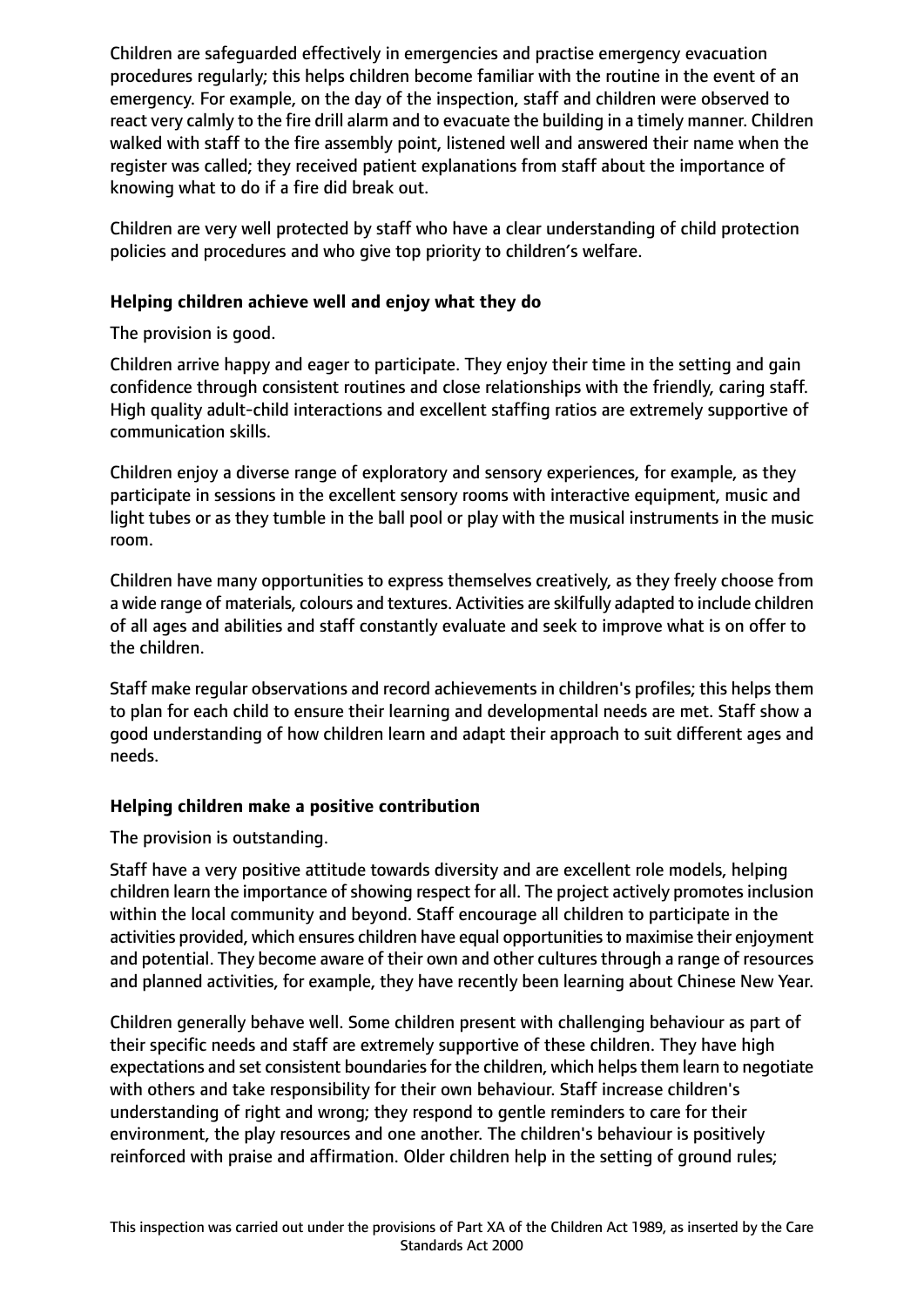non-verbal children can contribute their ideas through a smiley faces system. Children are developing in confidence and self esteem and this is very effectively encouraged through the use of 'Speak up Day', when they are encouraged and empowered to voice their views and suggestions for the group, all of which are considered and discussed with staff.

A very good partnership with parents contributes significantly to children's well-being in the group. Staff actively seek parents' views about their children's needs and interests before the child starts at the setting, and on a regular basis throughout their time there. Individual care plans are agreed and parents receive good information about the scheme's aims and objectives and activities provided.

## **Organisation**

The organisation is good.

Recruitment and induction procedures at the setting are very effective, which results in all staff being fully aware of the scheme's policies and procedures and what is expected of them. Children benefit from a well-organised environment and receive good support from a staff group that enjoy their company and know them well, which helps them feel secure and confident.

Children enjoy a rich variety of play experiences in a vibrant learning environment, where space and resources are utilised very effectively. Staff work very well as a team and staffing ratios are excellent. Children's development is enhanced by the on-going commitment of staff to furthering their knowledge of good practice through training. Record keeping is generally good; all legally required documentation which contributes to children's health, safety and well-being is in place and is regularly reviewed and updated.

There is an ethos of reflective practice throughout the setting with staff making effective evaluations of what they do in order that children continue to flourish. There is a clear vision for the provision and a strong commitment to providing the best possible outcomes for all children.

The setting meets the needs of the range of children for whom it provides.

# **Improvements since the last inspection**

At the last inspection, two recommendations were set; these were to develop an action plan setting out how the manager and staff qualification requirements will be met and to ensure DC2 forms are completed for each member of staff. Following a change of policy, day care providers are no longer required to complete DC2 forms for all staff; the provision continues to ensure Ofsted are aware of any change in the manager or registered person. Over half of the staff members, including the manager, working at the provision now hold appropriate child care qualifications and others are working towards achieving a qualification. This improvement has had a positive effect on the level of care provided.

# **Complaints since the last inspection**

Since 1 April 2004, there have been no complaints made to Ofsted that required the provider or Ofsted to take any action in order to meet the National Standards.

The provider is required to keep a record of complaints made by parents, which they can see on request. The complaints record may contain complaints other than those made to Ofsted.